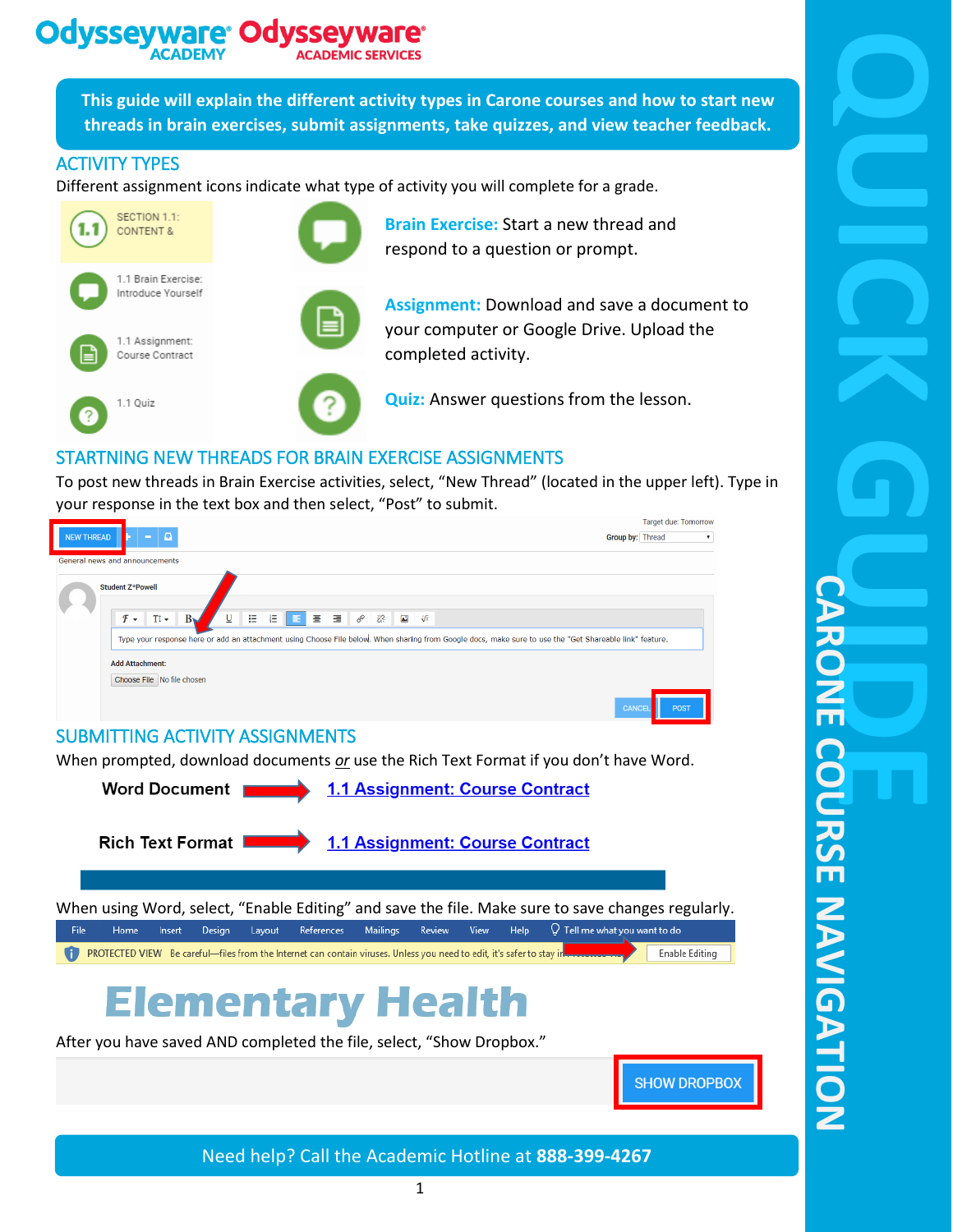# **Odysseyware® Odvssevwa**

When uploading from **Google Docs**, you **MUST FIRST** make the document accessible via a shareable link. In your **Google Docs**: 1) click "Share". 2) Select, "Get shareable link". 3) Select "Done". 4) It is shareable.

| ╩<br><b>A</b> SHARE<br>J                                                         | Share with others                                                                   | $\overline{2}$<br>Get shareable link | $\frac{1}{60}$ SHARE<br>ᆸ                                                  |
|----------------------------------------------------------------------------------|-------------------------------------------------------------------------------------|--------------------------------------|----------------------------------------------------------------------------|
| Private to only me<br>Θ.                                                         | Link sharing on Learn more                                                          |                                      | ė.<br>Anyone with the link                                                 |
|                                                                                  | Anyone with the link can view $\blacktriangledown$                                  | Copy link                            | Anyone who has the link can access. No sign-<br>in required.               |
| Google Docs with<br>a locked icon in the<br>share button and<br>say, "Private to | https://docs.google.com/document/d/1VelryrRpNS6B96jnCXuqV6c6fghDiBubqBwiy<br>People |                                      | Google Docs that say<br>"Anyone who has the link<br>can access. No sign-in |
| only me" will not                                                                | Enter names or email<br>resses                                                      | ブー                                   | required," will be visible                                                 |
| be visible for<br>teachers to grade.                                             | $\overline{\mathbf{3}}$<br>Done                                                     | Advanced                             | for teachers to grade.                                                     |

To upload from **Google Docs**, select, "Choose Google Document" from the "Show Dropbox" options.

| Attachment:            |  |                            |
|------------------------|--|----------------------------|
| None                   |  |                            |
| <b>Add Attachment:</b> |  |                            |
| CHOOSE GOOGLE DOCUMENT |  | Choose File No file chosen |

#### Select the file you wish to upload, and then click, "Select".

Select A Document



**OUR COURSE COURSE NAVIGATION** ARONE COURSE NAVIGATION

#### Need help? Call the Academic Hotline at **888-399-4267**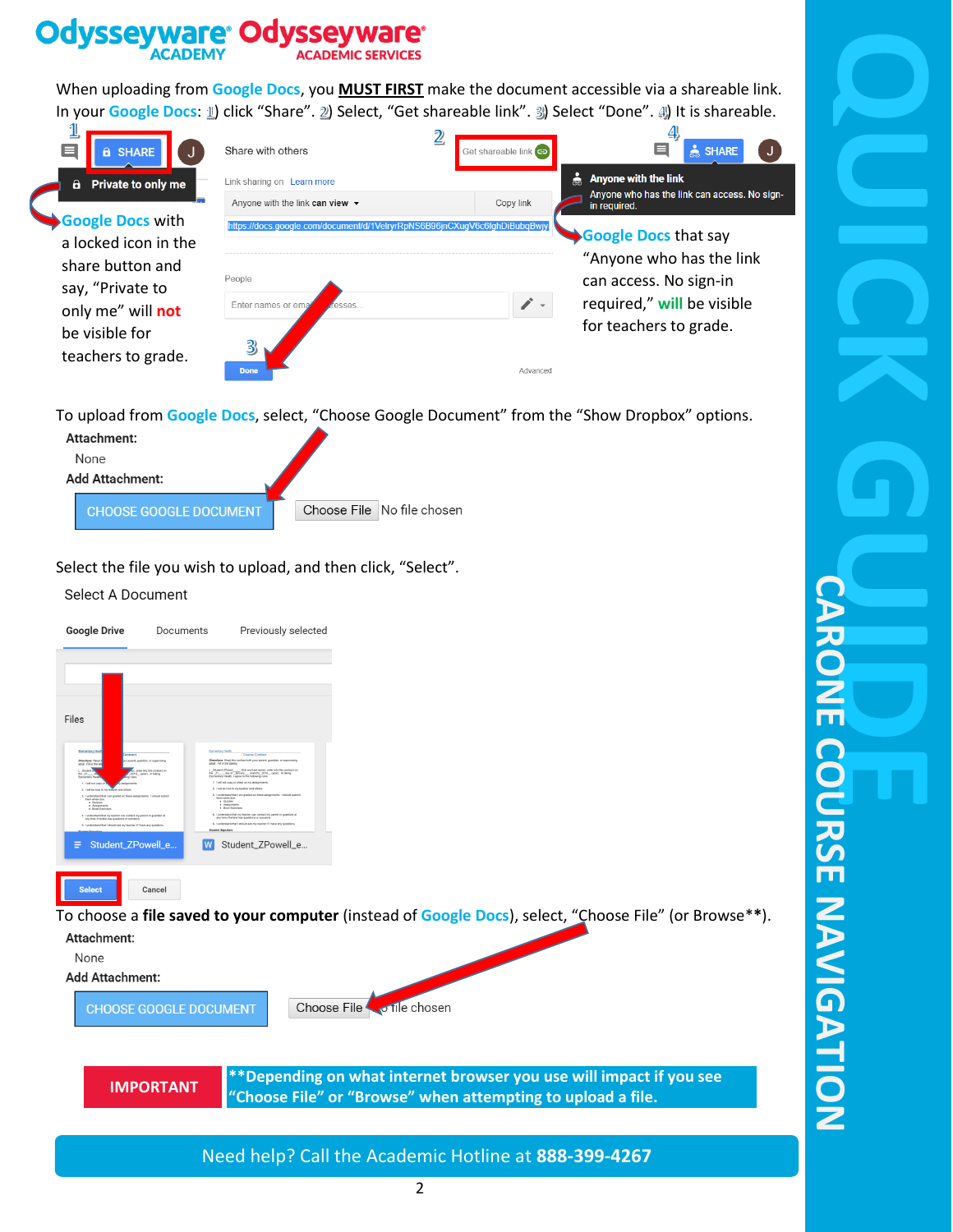# **Odysseyv**

Click on the file you wish to upload and then select, "Open".

| <b>O</b> Open                                |                                            |                    |                  |                   |                  |        | $\times$          |
|----------------------------------------------|--------------------------------------------|--------------------|------------------|-------------------|------------------|--------|-------------------|
| $\leftarrow$ $\rightarrow$<br>一个             | $\frac{1}{2}$ > This PC > Desktop          |                    |                  | Ō<br>$\checkmark$ | Search Desktop   |        | ٩                 |
| Organize $\blacktriangleright$<br>New folder |                                            |                    |                  |                   | 明→               |        | $\left( 2\right)$ |
| ۸<br>$\blacksquare$ This PC                  | $\wedge$<br>Name                           | Date modified      | Type             | <b>Size</b>       |                  |        |                   |
| 3D Objects                                   | <b>P</b> Microsoft Edge                    | 12/4/2018 1:28 PM  | Shortcut         | 2 KB              |                  |        |                   |
| CD/DVD Drive (F                              | Student_ZPowell_elem_health_coursecon      | 1/21/2019 10:54 AM | Microsoft Word D | 20 KB             |                  |        |                   |
| Desktop                                      |                                            |                    |                  |                   |                  |        |                   |
| 兽<br>Documents<br>v                          |                                            |                    |                  |                   |                  |        |                   |
| File name:                                   | Student_ZPowell_elem_health_coursecontract |                    |                  | $\checkmark$      | <b>All Files</b> |        | $\checkmark$      |
|                                              |                                            |                    |                  |                   | Open             | Cancel |                   |

Make sure to select "Submit". It will let you know if the file has uploaded successfully.

| <b>CANCEL</b> SAVE SAVE SUBMIT You have successfully submitted this assignment. |
|---------------------------------------------------------------------------------|
|---------------------------------------------------------------------------------|

#### TAKING QUIZZES

Study by reviewing assignments before taking a quiz. When you're ready to take the quiz, select, "Start".